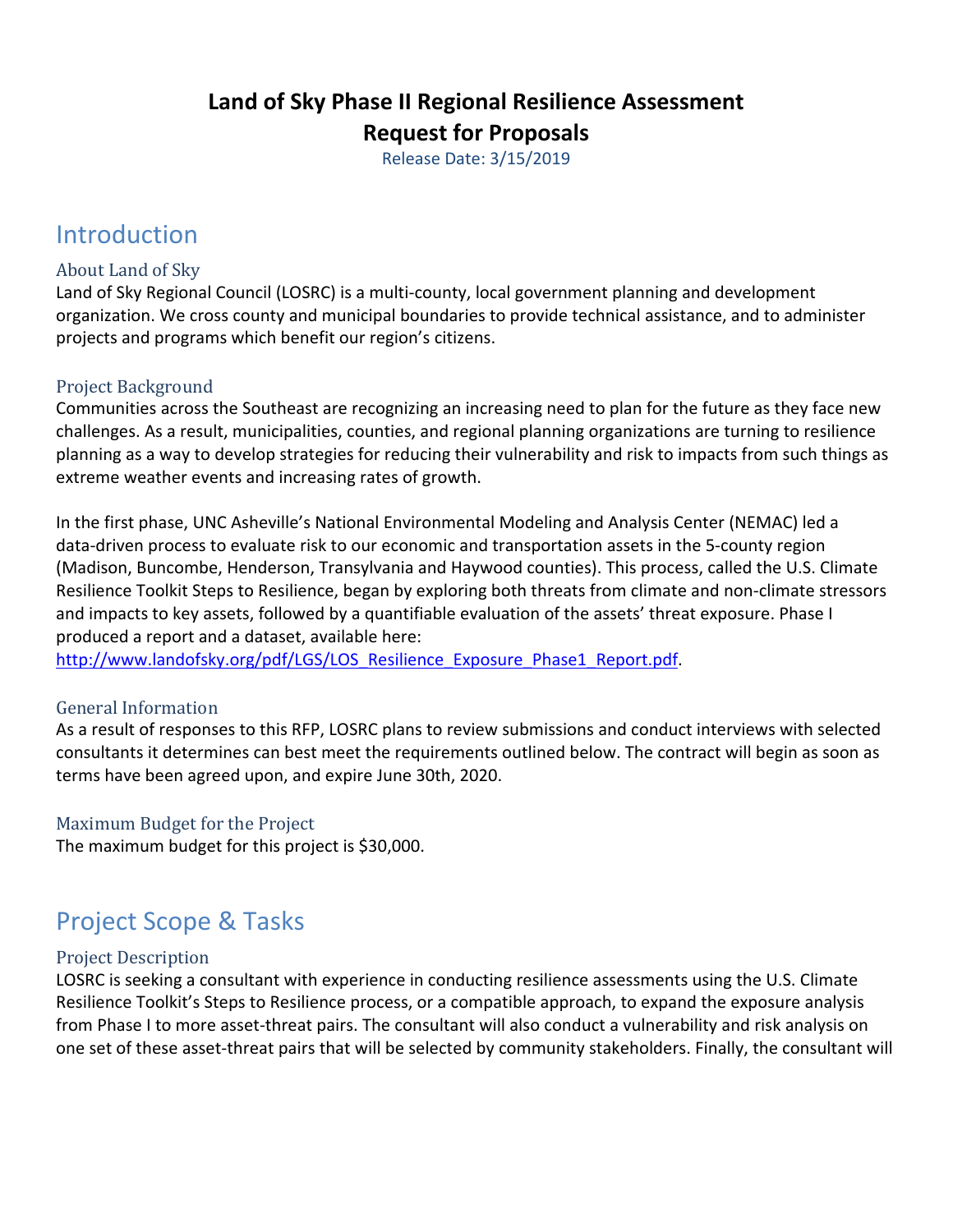provide an interactive tool for exploring the resilience assessment data. LOSRC expects the work to be completed by June 30<sup>th</sup>, 2020.

#### Scope of Services

Proposals must address all requirements outlined below.

#### **Task 1: Interactive Data Tool Implementation**

The first, foundational piece of work under Phase II is to make a vendor‐hosted interactive software product tool available to LOS that will incorporate the integrated five‐county regional parcel dataset and the data inputs used in the Phase I exposure analysis to allow stakeholders to interact with the exposure assessment. Such software should publish the underlying data services to an LOS‐controlled ArcGIS Online account, provide access to a dashboard viewer product, and provide the ability to view and interrogate the data at both the regional census tract scale and the local parcel/structure scale.

Data to be made available by the interactive software tool from Phase I include:

- 1. Asset datasets:
	- a. Commercial assets
		- i. Industrial Properties
		- ii. Institutional Properties (Government, Hospitals, Schools)
		- iii. Office Properties
		- iv. Retail Properties (includes lodging)
		- v. Utility Properties
	- b. Transportation assets
		- i. Roads
- 2. Threat datasets:
	- a. Flooding threat extent
	- b. Landslide threat extent (only Buncombe and Henderson counties)
	- c. Wildfire risk extent
- 3. Eighteen exposure maps (six assets times three threats)
- 4. Demographic and socioeconomic datasets:
	- a. Population and Growth
		- i. Population Density
		- ii. Total (Nighttime) Population
		- iii. Daytime Population
		- iv. Population Growth Rate
		- v. Projected Population
	- b. Social Vulnerability
		- i. Median Household Income
		- ii. Households Below the Poverty Line
		- iii. Population with Education Less than 9th grade
		- iv. Percentage of Workers over Age 16
	- c. Economy
		- i. Total Businesses
		- ii. Total Employees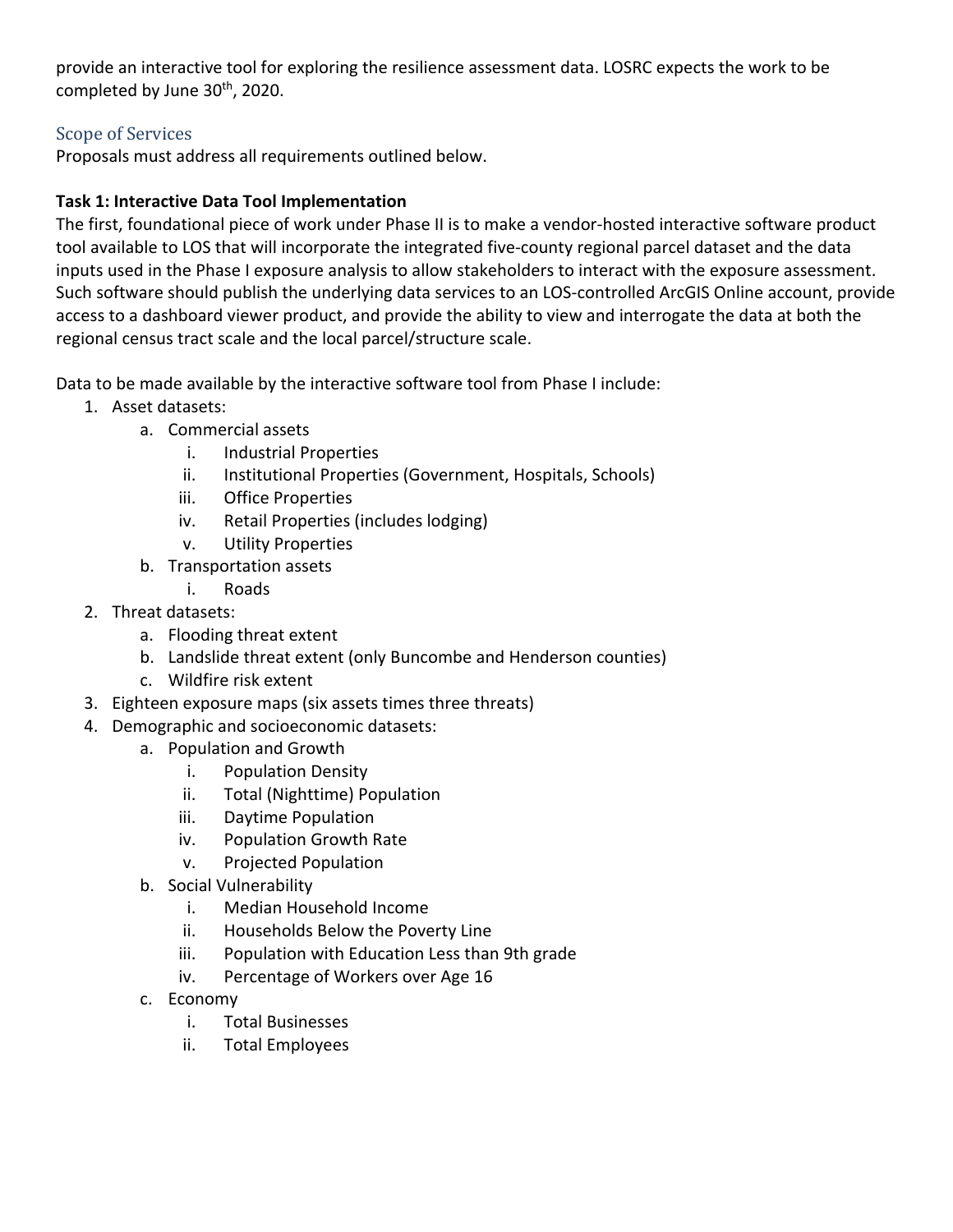- iii. Total Sales
- iv. Majority Business Sector

Requirements for the software product include:

- The viewer application should be hosted and maintained by the vendor
	- This task should also include one year of access to and support of the product, with a start date beginning at the completion of Task 3 outlined below
	- It should use the ESRI ArcGIS JavaScript API
	- It should include multiple levels of detail including:
		- An overview level with key rolled-up stats across the region
		- A regional view for a selected asset, threat, or exposure layer. This view should provide:
			- Key stats for the selected layer region-wide
			- An interactive map of the layer displaying data across the region
		- A census tract or equivalent view for the selected layer. This view should provide:
			- Key stats for the selected layer within the selected census tract
			- An interactive map displaying asset-level data
			- Each asset should be selectable displaying additional relevant data for that asset
	- o It should use named‐user authentication, with those users managed by an LOS‐controlled ArcGIS Online
- The data services should be published to an LOS-controlled ArcGIS Online

### **Task 2: Expanded Exposure Analysis**

The second task under Phase II is to expand the initial exposure analysis performed in Phase I to include a complete set of parcel categories to allow for an exposure analysis of all relevant regional parcels. This would involve performing a regional exposure analysis using the interactive software described in Task 1, incorporating the integrated five‐county regional parcel dataset and including new asset categories, to wit:

- 1. **Natural** parcels
	- a. Farm (farmland and forestland/horticultural and forestry activities)
	- b. Protected natural area (mostly undeveloped parks and protected natural areas)
	- c. Developed parks, golf courses, cemeteries
- 2. **Residential** parcels (if desired, grouped into three categories: rural, suburban, and urban)

The same three threat categories should be used in the analysis: flooding and wildfire for all five counties, and landslides for Buncombe and Henderson Counties. Data outputs from the exposure analysis should result in twelve new exposure maps (four asset categories times three threats).

In accordance with Task 1, these new exposure maps should be published to an LOS‐controlled ArcGIS Online and made available in the interactive viewer tool.

### **Task 3: Vulnerability and Risk Assessment**

The third task in Phase II is to perform an initial vulnerability and risk scoping assessment for one asset‐threat pair. To perform this task, the interactive software described in Task 1 would utilize the integrated five‐county parcel dataset used for Tasks 1 and 2 to perform a vulnerability and risk analysis for the asset‐threat pair.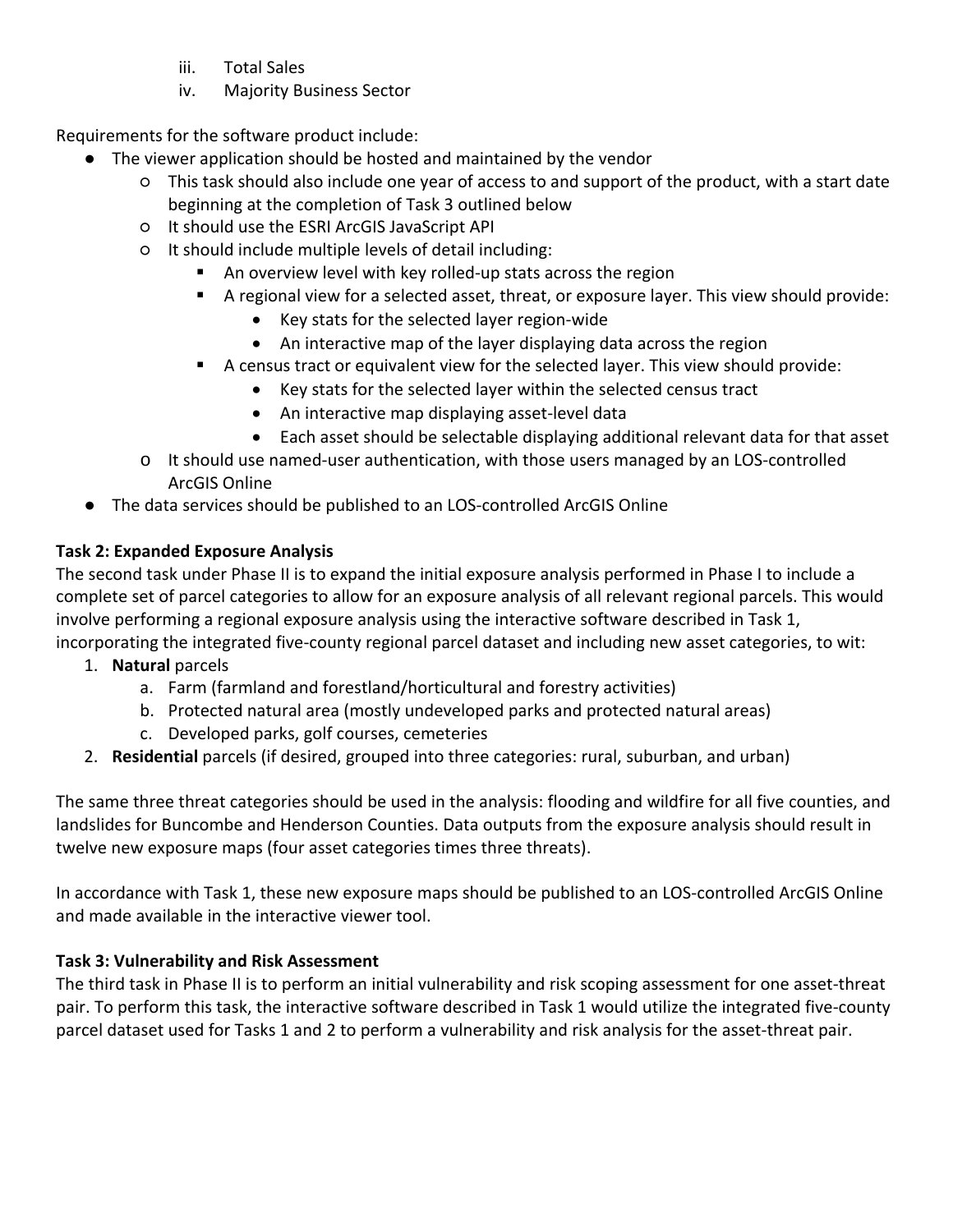#### **Task 4: Presentation of Results**

The fourth task for Phase II is to plan and participate in one presentation/public workshop to present and discuss the results of the full exposure analysis for all asset categories to the named threats and the vulnerability and risk scoping results for the one named asset‐threat pair.

Following the conclusion of the workshop, a report that updates the findings of the Land of Sky Region Economic Resilience Exposure Analysis Phase I Report to include the exposure analysis of all asset categories to the three named threats and the vulnerability and risk scoping analysis for the one named asset‐threat pair will be submitted to LOS.

# **Qualifications**

All interested firms should present experience with community resilience assessments, including a definition of their understanding of resilience. They should also show examples of information products created as a part of their resilience assessments. Finally, they should describe and provide examples of the interactive resilience assessment data tool.

## Selection Criteria

Proposals from qualified firms will be examined and scored by the project steering committee based on the following attributes from the proposal:

- 1. Demonstrated experience, of both firm and personnel assigned to this project, in the field of resilience assessment.
- 2. Responsiveness of the proposal to the scope of work and specific tasks.
- 3. Quality and relevance of examples.
- 4. Clear timeline for project completion.

## Submittal Requirements

Prospective consultants should submit an electronic copy of their proposal with the following included:

- (1) Identify the Consultant team that will be involved in this project. Include a narrative describing the team's combined qualifications and strengths. Clearly identify the project manager, specify the role of subcontractors and describe the team's structure for leadership, support and accountability. Each individual with time on the project should be identified, their qualifications outlined and their role defined whether they work for the lead firm or a subcontractor.
- (2) Provide a narrative proposal of the approach and techniques the applicant will use to complete the entire scope of services. The proposal must include a clear and concise work plan for achieving the identified tasks and preparing the required deliverables.
- (3) Provide at least two examples of similar work that the Consultant has completed. Specify the client, the date completed and the approximate cost of each example. Provide references for each project